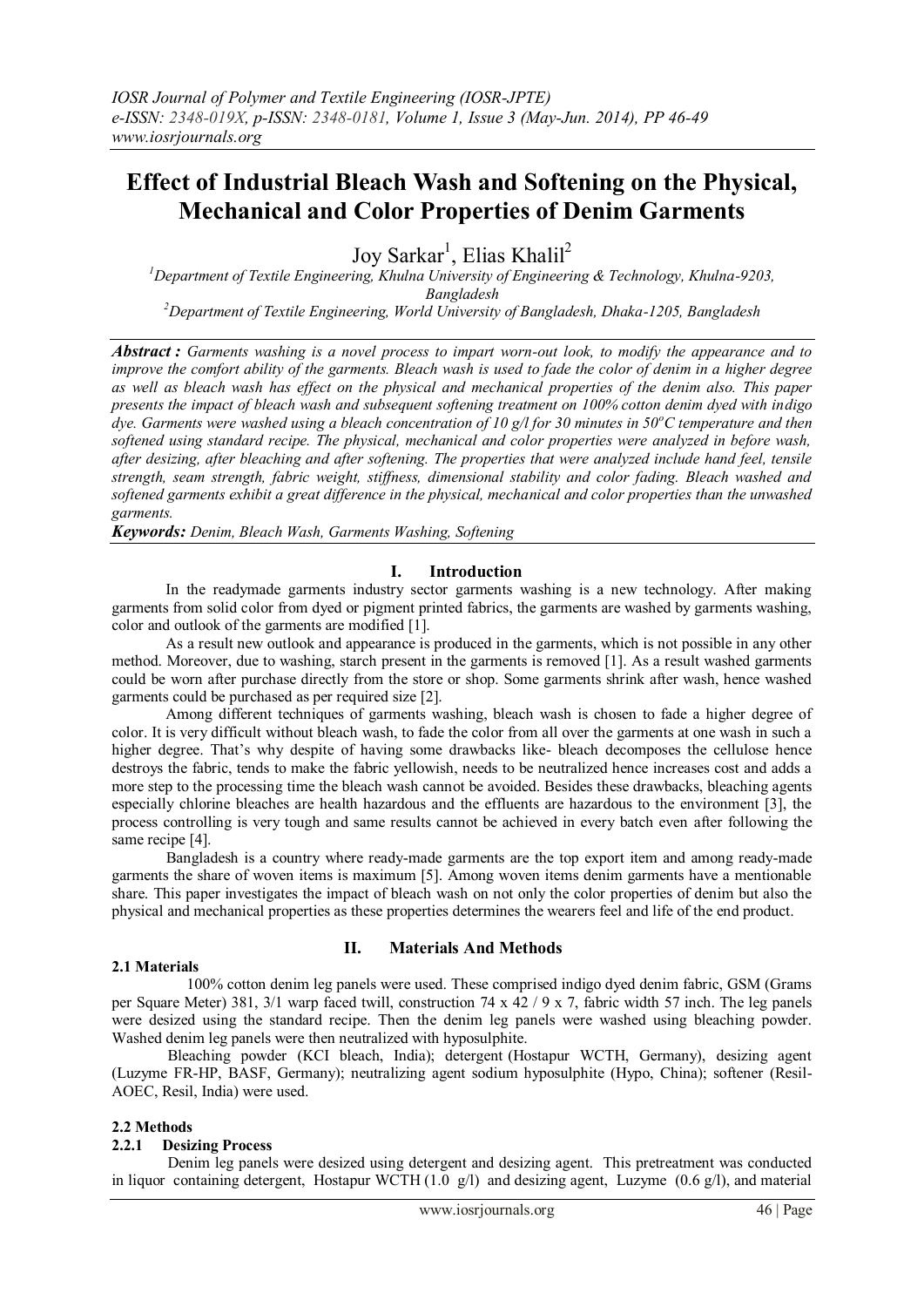to liquor ratio of 1:10 in a small scale front loading industrial washing machine (Sutlick, Singapore). This treatment was carried out at temperature 60°C for 20 min. After desirable time the liquor was dropped out. The leg panels were then washed with hot water at 60°C for 3 min then washed twice with cold water for 3 min each.

# **2.2.2 Bleaching process**

Desized denim leg panels were treated using bleaching powder. This process was conducted in liquor containing KCI bleach (10 g/l), soda ash (5 g/l) at pH 10.5, and material to liquor ratio of 1:10 in the washing machine. Temperature was kept 50°C and treatment time 30 min. The denim garments were then neutral washed in a liquor ration 1:10 with Hypo (2 g/l), Acetic Acid (40 gm.) to maintain the pH of the bath 5.5 for 7 min at room temperature. Then the leg panels were rinse washed with only water for 2 minutes.

# **2.2.3 Softening, Hydro-extracting and drying Processes**

 Bleached washed leg panels were then softened with a softener. This treatment was conducted in a bath with a liquor ration of 1:10, containing Resil AOEC (2 g/L), acetic acid (40 gm.) to maintain pH 5.5 in room temperature for 10 minutes.

Bleach washed and softened denim leg panels were squeezed to a wet pick-up of 70% at 200 rpm for 3- 4 min in laboratory scale hydro-extractor machine (Zanussi, Roaches International Limited, England), then dried at 63-64°C for 20 min in a steam drier (fabcare, India). Treated denim leg panels were then analyzed to determine their physical, mechanical and color properties.

# **2.2.4 Softening, Hydro-extracting and drying Processes**

The treated denim leg panels were conditioned in 65% RH and 20°C for 24 hour before testing according to BS EN 20139 and ASTM D1776 [6].

Tensile strength (breaking force) was determined by the US Standard Grab test method according to ASTM D 5034 [7]. Dimensional changes / shrinkage (%) was calculated from the difference in fabric length before and after washed garment according to AATCC test methods 135 and 150; ASTM D 2724, BS 4931. Weight change (%) in fabric / GSM was calculated from the difference in fabric weight before and after the treatment according to ASTM D 3776 [8]. Stiffness was measured from the bending rigidity in fabric by Shirley stiffness tester according to BS 3356 [9]. Seam strength of the samples was measured by seam strength tester according to ISO 13935-2: 2014. Change in the original color shade of the fabric was rated using Heal's Grey Scales for Assessing Change in Color (Batch C04) according to ISO 105 – A02: 1993.

# **III. Results And Discussion**

# **3.1 Effect of washing on feel of fabric**

 The hand feeling of the fabric improves a lot after performing the washing and this improvement has been found in each successive stages of processing. After desizing process the hand feel has become soft than the before wash stage, but the fabric has become more soft after the bleaching process. After softening process the fabric exhibited the softest hand feel.

| Table 1: Effects of bleach wash and softening on fabric specification                                                                                                                                                                                                                                                              |             |            |                 |             |                     |           |
|------------------------------------------------------------------------------------------------------------------------------------------------------------------------------------------------------------------------------------------------------------------------------------------------------------------------------------|-------------|------------|-----------------|-------------|---------------------|-----------|
|                                                                                                                                                                                                                                                                                                                                    | EPI         | PPI        | Warp Count (Ne) | Weft Count  | Fabric Weight (GSM) | Shrinkage |
| <b>Bleaching Stages</b>                                                                                                                                                                                                                                                                                                            | (Ends/Inch) | (Picks/    |                 | (Ne)        |                     | $(\%)$    |
|                                                                                                                                                                                                                                                                                                                                    |             | Inch)      |                 |             |                     |           |
| Control                                                                                                                                                                                                                                                                                                                            | 74          | 42         |                 |             | 383                 |           |
| After Desizing                                                                                                                                                                                                                                                                                                                     | 75          | 44         |                 |             | 381                 | $L = 5.5$ |
|                                                                                                                                                                                                                                                                                                                                    | $(+1.4\%)$  | $(+4.8\%)$ | (0)             | $(+14.3\%)$ | $(-0.5\%)$          | $W = 0.5$ |
| After Bleaching                                                                                                                                                                                                                                                                                                                    | 75          | 45         |                 |             | 372                 | $L = 6.0$ |
|                                                                                                                                                                                                                                                                                                                                    | $(+1.4\%)$  | $(+7.1\%)$ | (0)             | (0)         | $(-2.9\%)$          | $W = 1.0$ |
| After Softening                                                                                                                                                                                                                                                                                                                    | 76          | 46         | 10              |             | 369                 | $L = 6.0$ |
|                                                                                                                                                                                                                                                                                                                                    | $(+2.7%)$   | $(+9.5\%)$ | $(+11.1\%)$     | $(+14.3\%)$ | $(-3.7%)$           | $W = 1.0$ |
| $\mathbf{I}$ $\mathbf{I}$ $\mathbf{I}$ $\mathbf{I}$ $\mathbf{I}$ $\mathbf{I}$ $\mathbf{I}$ $\mathbf{I}$ $\mathbf{I}$ $\mathbf{I}$ $\mathbf{I}$ $\mathbf{I}$ $\mathbf{I}$ $\mathbf{I}$ $\mathbf{I}$ $\mathbf{I}$ $\mathbf{I}$ $\mathbf{I}$ $\mathbf{I}$ $\mathbf{I}$ $\mathbf{I}$ $\mathbf{I}$ $\mathbf{I}$ $\mathbf{I}$ $\mathbf{$ |             |            |                 |             |                     |           |

**3.2 Effect of washing on feel of fabric**

Table 1: Effects of bleach wash and softening on fabric specification

L= Lengthwise (Warp Way) Shrinkage, W= Widthwise (Weft Way) Shrinkage.

It is clear from Table 1 that the desizing, bleaching a softening imparts significant change in the fabric properties. It has been found that, during these specific processing, the value of fabric surface density has been decreased. The Ends per Inch (EPI) and Picks per Inch (PPI) increased in a lower degree. The Shrinkage property has been found decreases, most significantly in warp way. Cotton fabrics are generally subjected to a considerable tension during weaving especially in the warp direction. This stretch was increased in subsequent finishing processes like calendaring and thus the stretch temporarily set in the fabric. The fabric is then in a state of dimensional instability [10]. When the bleach washing has been performed, the thorough wetting of the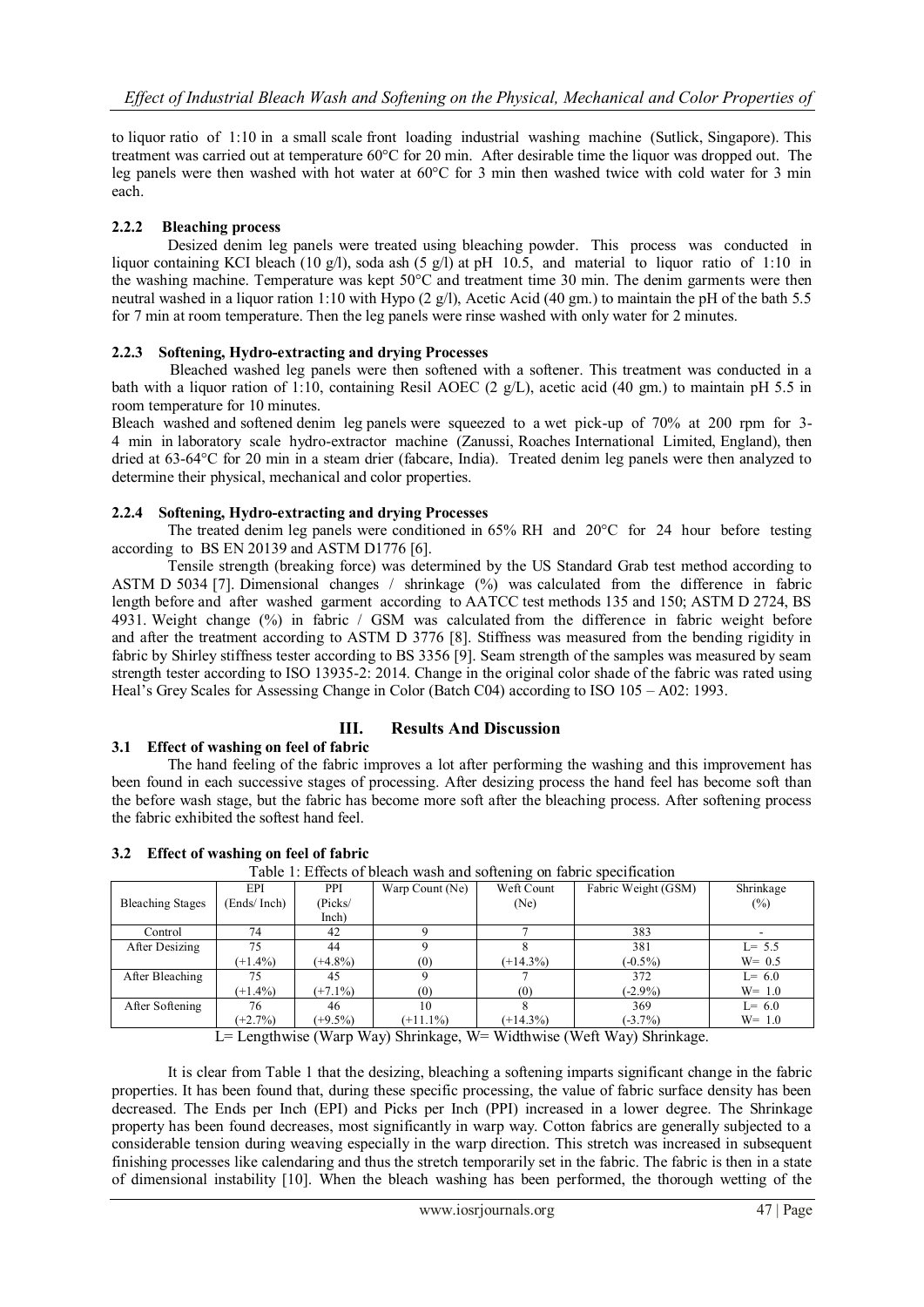denim tend to bring the fabric back to its more stable dimensions which result in the contraction of the yarns. This effect is generally greater in the warp direction compared to the weft. This is known as relaxation shrinkage [10]. EPI (Ends per Inch) and PPI (Picks per Inch) was increased than untreated denim garments due to this relaxation shrinkage.

| Bleaching stages | Tensile Strength (lb) |            |  |
|------------------|-----------------------|------------|--|
|                  | Warp                  | Weft       |  |
| Control          | 380                   | 310        |  |
| After Desizing   | 377                   | 305        |  |
|                  | $(-0.8\%)$            | $(-1.6\%)$ |  |
| After Bleaching  | 370                   | 296        |  |
|                  | $(-2.6\%)$            | $(-4.5\%)$ |  |
| After Softening  | 365                   | 292        |  |
|                  | $(-3.9\%)$            | $(-5.8\%)$ |  |

## **3.3 Effect of washing on tensile strength of fabric**

Table 2: Effects of bleach wash and softening on fabric strength

The tensile strength in both warp and way has been decreased significantly. The highest decrement occurred after the bleaching treatment. Bleaching powder attacks the outer layer of the fabric surface and decomposes the dye and then slowly penetrates inside the fabric structure. The protruding fibers are decomposed and then the constituent yarns of the fabrics are attacked. By the decomposition of the aqueous solution of hypochlorite bleach, the chemical bonds of primary wall (outer layer) are broken. After that the secondary wall is attacked.

The frictional action (mechanical forces) of rotating cylinder of the washing machine assists in loosening and breaking down the primary cell wall of the cotton fiber [11].

## **3.3 Effect of washing on seam strength**

Table 3: Effects of bleach wash and softening on seam strength

| <b>Bleaching Stages</b> | Seam Strength(gm) | % of difference |  |  |
|-------------------------|-------------------|-----------------|--|--|
| Control                 |                   |                 |  |  |
| After Desizing          |                   | $-)8.70$        |  |  |
| After Bleaching         |                   | $(-)$ 21.74     |  |  |
| After Softening         |                   | $-$ ) 23.91     |  |  |
|                         |                   |                 |  |  |

<sup>(-</sup>Ve) Sign means reduction in seam strength

From Table 3 it is obvious that, processing in all the stages of bleach wash has influence in the decrement of the seam strength. The reduction in the seam strength also been assisted by the friction between the machine cylinder and the sample leg panels. The most significant decrement (23.91%) in the seam strength occurred after the softening treatment

**3.4 Effect of washing on stiffness (Bending Length) of denim fabric**

Table 4: Effects of bleach wash and softening on stiffness

|                         |               |             | ັ             |            |
|-------------------------|---------------|-------------|---------------|------------|
| <b>Bleaching Stages</b> | Warp Way (cm) |             | Weft Way (cm) |            |
|                         | Face          | Back        | Face          | Back       |
| Control                 | 4.33          | 4.00        | 2.35          | 2.55       |
| After Desizing          | 3.25          | 2.90        | 2.33          | 2.54       |
|                         | $(-24.9\%)$   | $(-34.5%)$  | $(-0.9\%)$    | $(-0.4\%)$ |
| After Bleaching         | 3.19          | 2.64        | 2.30          | 2.51       |
|                         | $(-26.3\%)$   | $(-37.9\%)$ | $(-2.1\%)$    | $(-1.6\%)$ |
| After Softening         | 3.11          | 2.60        | 2.30          | 2.50       |
|                         | $(-28.2%)$    | $(-35%)$    | $(-2.1\%)$    | $(-1.9\%)$ |

The cotton fibers are loosened by bleaching treatment as the fibrils are degraded and partly detached from the main fiber chain, and softness increased. Moreover the size materials (Starch) are also removed from the warp yarns. As a result bending length was less and softness was increased. A significant change can be seen after the desizing as this step reduces most of the size materials from the fabric. As the size materials are removed from the warp yarns (as only warp yarns are sized), the reduction in the stiffness is very much significant in the warp way.